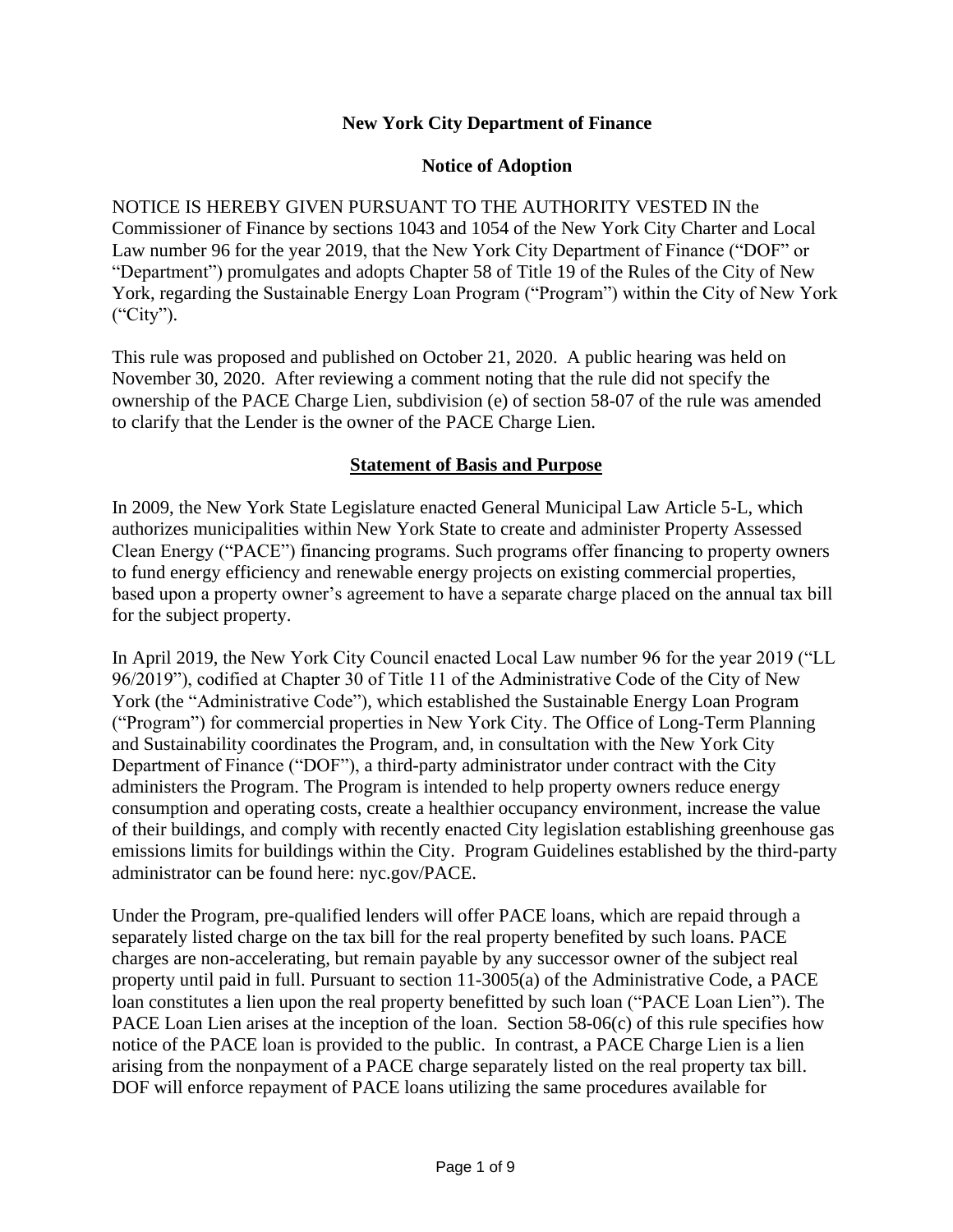collection of real property taxes and other charges, including through tax lien sales. Lenders have all lawful mechanisms to enforce repayment of such loans.

These rules set forth the procedures for administration of the Program within the City. Pursuant to LL 96/2019, these rules provide:

- Eligibility criteria for PACE loans;
- The terms and conditions for the collection and remittance of loan payments;
- Reporting and filing requirements related to such loans; and
- Certification criteria for persons conducting energy audits and renewable energy system feasibility studies as required by Chapter 30 of Title 11 of the Administrative Code.

DOF's authority for these rules is found in sections 1503and 1043(a) of the New York City Charter, Chapter 30 of Title 11 of the Administrative Code, and Executive Order No. 60, dated August 31, 2020.

#### New material is underlined.

"Shall" and "must" denote mandatory requirements and may be used interchangeably in these rules, unless otherwise specified or unless the context clearly indicates otherwise.

## **Amendment to Rule**

Section 1. Title 19 of the Rules of the City of New York is amended by adding a new chapter 58 to read as follows:

## CHAPTER 58: SUSTAINABLE ENERGY LOAN PROGRAM

## **§ 58-01 Purpose.**

a. The purpose of the Sustainable Energy Loan Program is to assist property owners within New York City in making improvements to their property that save energy and utility costs.

b. These rules establish eligibility criteria for loans, the terms and conditions for the collection and remittance of loan payments, reporting and filing requirements related to such loans and criteria for persons to be certified pursuant to the Program for purposes of conducting energy audits and renewable energy system feasibility studies.

#### **§ 58-02 Definitions.**

As used in this chapter, the following terms have the following meanings:

**Administering Agency**. "Administering Agency" means the New York City Department of Finance.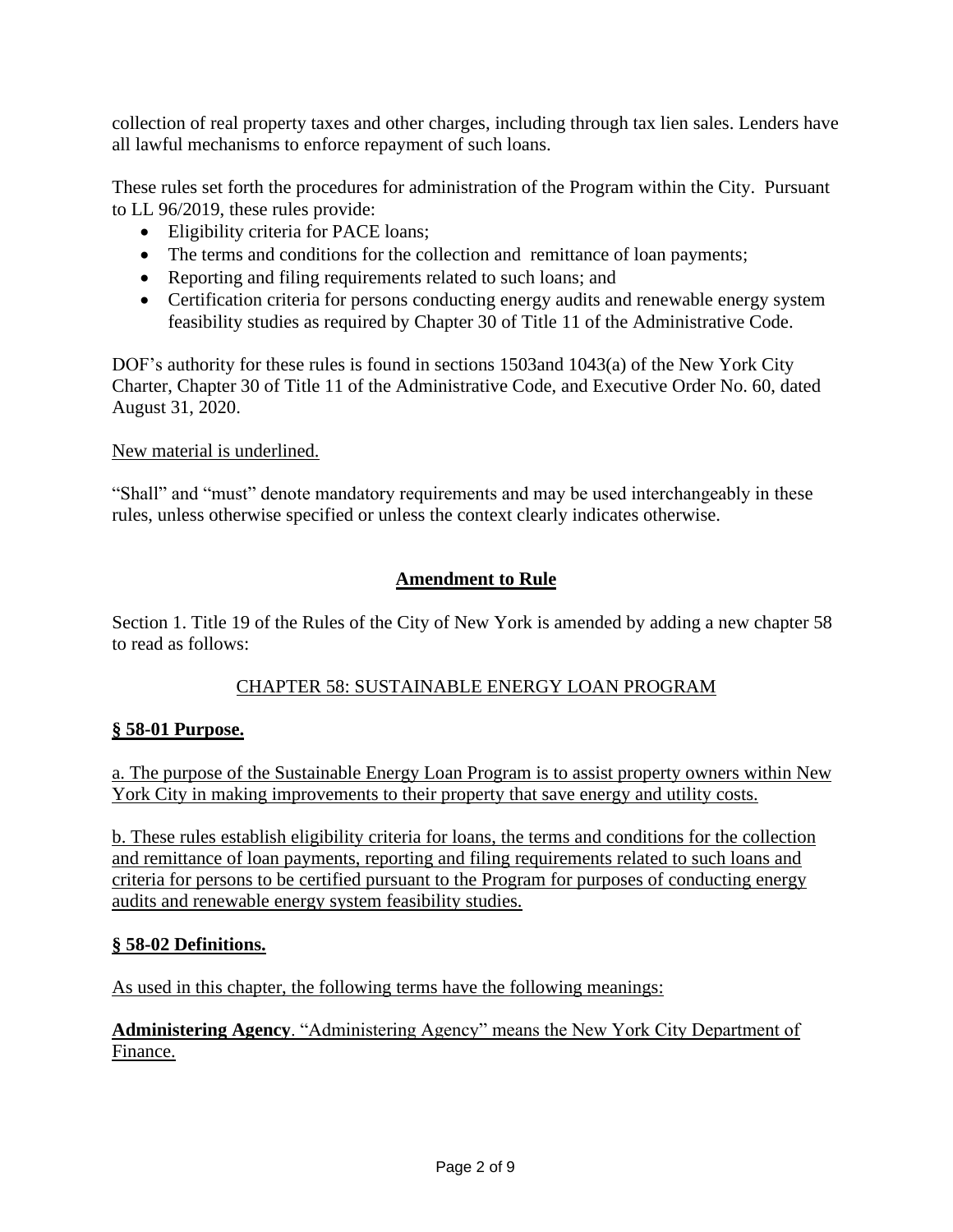**Administration Agreement.** "Administration Agreement" means the agreement memorializing the legal obligations of the City and the Administrator in administering the Program.

**Administrator.** "Administrator" means a for-profit or not-for-profit corporation engaged by the City to manage or assist in the implementation and administration of the Program.

**Applicant.** "Applicant" means any individual, corporation, partnership, limited liability company, association, agent, trust, estate or other entity that applies individually or jointly for a loan under the Program.

**Authority.** "Authority" means the New York State Energy Research and Development Authority, as defined by subdivision 2 of section 1851 of the Public Authorities Law, or its successor.

**Borrower**. "Borrower" means an Applicant that has received a Loan from a Lender.

**City.** "City" means the City of New York.

**City Charge**. "City Charge" means all taxes, assessments, sewer rents, sewer surcharges and water rents, and any other charges that are made a lien subject to the provisions of chapter 30 of title 11 of the Administrative Code, and the interest and charges thereon, which may be laid or have been laid, upon real property.

**Collection Agreement.** "Collection Agreement" means the agreement executed by the City and the Administrator, and by each Lender and each Borrower, upon execution of a Program Financing Agreement. The Collection Agreement provides for the collection by the City of a Program Charge, the remittance of such Program Charge by the City to the Administrator, and the subsequent remittance of such Program Charge by the Administrator to the Lender.

**Energy Audit.** "Energy Audit" means a formal evaluation of the energy consumption of a permanent building or structural improvement to real property, conducted by a person certified pursuant to section 58-04 of this chapter, for the purpose of identifying appropriate energy efficiency improvements that could be made to the property.

**Energy Efficiency Improvement.** "Energy Efficiency Improvement" means any renovation or retrofitting of a building to reduce energy consumption, such as window and door replacement, lighting, caulking, weatherstripping, air sealing, insulation, and heating and cooling system upgrades, and similar improvements, determined to be cost-effective pursuant to criteria established by the Authority. However, "energy efficiency improvement" shall not include lighting measures or household appliances that are not permanently fixed to real property.

Lender. "Lender" means a capital provider, including, but not limited to, a private financing organization, a not-for-profit corporation, a community development financial institution or a public agency, that is pre-qualified pursuant to the Program Guidelines and provides financing for a Loan under the Program.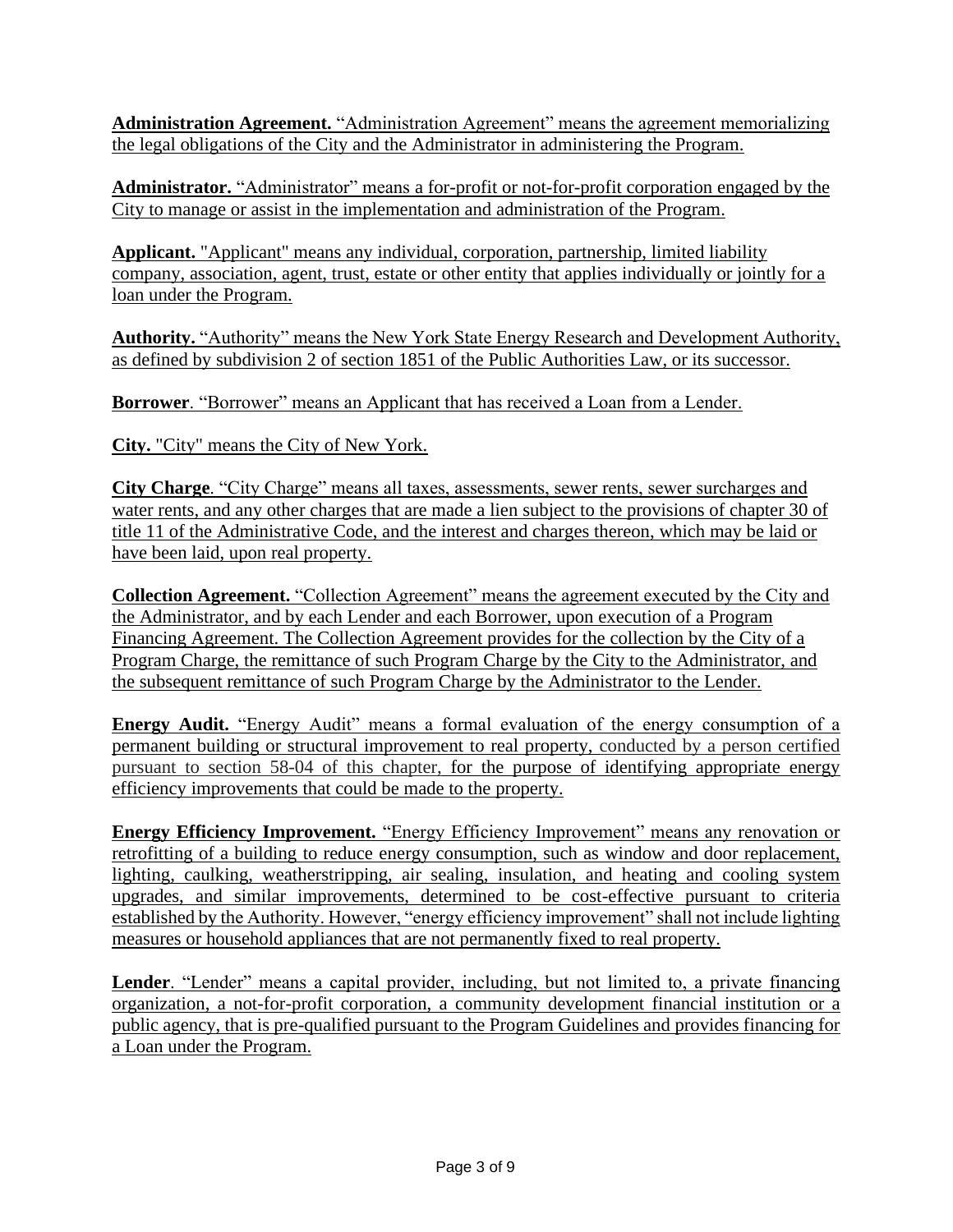Loan. "Loan" means the financing provided by a Lender to a Borrower under the Program that is repaid through a separate charge on the Borrower's Statement of Account.

**Master Transfer and Remittance Agreement.** "Master Transfer and Remittance Agreement" means the agreement executed by the City, the Administrator and the Trust, and by each Lender, that establishes the terms for the collection and remittance of Program Charges that are sold or transferred to and collected by the Trust and remitted to the Administrator for payment to the applicable Lender.

**OLTPS.** "OLTPS" means the Mayor's Office of Long-Term Planning and Sustainability.

**PACE Charge Lien.** "PACE Charge Lien" means a lien arising from the nonpayment of a Program Charge.

**PACE Loan Lien.** "PACE Loan Lien" means a lien arising pursuant to subdivision (a) of section 11-3005 of the Administrative Code.

**Payment Report.** "Payment Report" means a report pertaining to each property benefitted by a Loan, as identified by its Borough-Block-Lot, that includes, but is not limited to, for each Loan (a) the date of the Program Financing Agreement; (b) the original principal amount of the Loan; (c) the total principal balance and accrued interest outstanding on the date of issuance of the Payment Report; and (d) the payment due to the Lender, which shall include principal and accrued interest, for the related collection date.

**Program.** "Program" means the Sustainable Energy Loan Program established by chapter 30 of title 11 of the Administrative Code.

**Program Charge.** "Program Charge" means the amount required by the Program Financing Agreement to be listed as a separate charge on the Statement of Account of the Borrower.

**Program Documents**. "Program Documents" means the Administration Agreement, the Collection Agreement, the Master Transfer and Remittance Agreement and any other document related to the administration of a Loan provided pursuant to the Program.

**Program Financing Agreement.** "Program Financing Agreement" means, with respect to each Loan, the financing agreement between the Lender and the Borrower, governing the terms and conditions of such Loan.

**Program Guidelines.** "Program Guidelines" means guidelines established by the Administrator that impose additional requirements on Lenders and Borrowers regarding the Program.

**Renewable Energy System.** "Renewable Energy System" means an energy generating system for the generation of electric or thermal energy, to be used primarily at the real property where such system is installed, except when the owner of real property is a commercial entity, by means of a solar thermal, solar photovoltaic, wind, geothermal, anaerobic digester gas-to-electricity systems,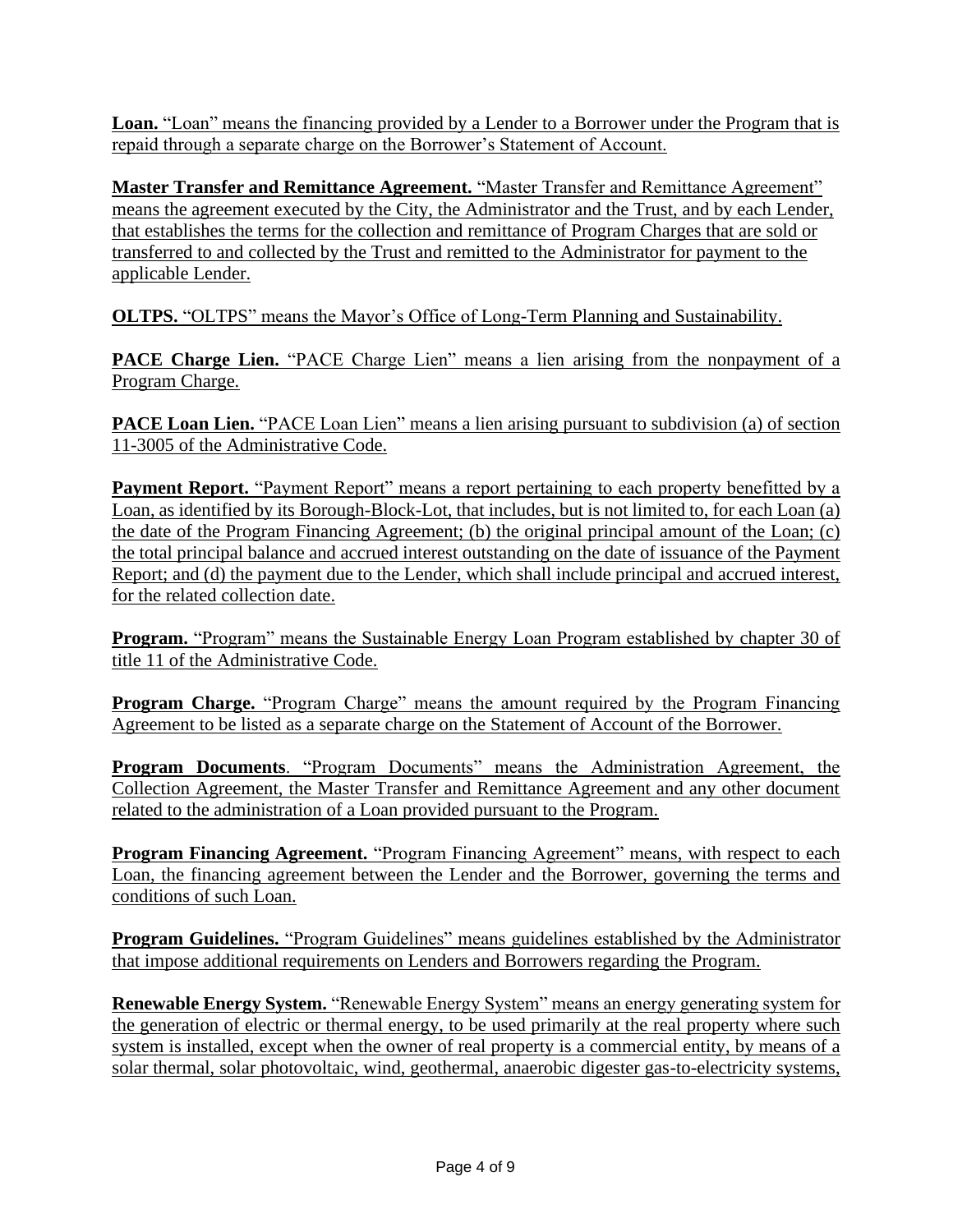fuel cell technologies, or other renewable energy technology approved by the Authority not including the combustion or pyrolysis of solid waste.

**Renewable Energy System Feasibility Study.** "Renewable Energy System Feasibility Study" means a written study, conducted by a person certified pursuant to section 58-05 of this chapter, the purpose of which is to determine the feasibility of installing a renewable energy system. For purposes of this chapter, a "Renewable Energy System Feasibility Study" must satisfy all applicable requirements set forth in the Program Guidelines.

**Statement of Account.** "Statement of Account" means the real property tax bill issued to a property owner by the Administering Agency.

**Statement of Account Issue Date.** "Statement of Account Issue Date" means the date on which the Administering Agency issues the Statement of Account.

**Tax Lien.** "Tax Lien" means a "tax lien" as defined in section 11-301 of the Administrative Code.

**Trust.** "Trust" means the NYCTL 1998-2 Trust, a not-for-profit trust organized under the laws of the State of Delaware, or another trust as determined by the City of New York.

## **§ 58-03 Eligibility Criteria for Loan**

a. The Program may provide a Loan only for the benefit of real property located within the City of New York that is not a private dwelling as defined in subdivision 6 of section 4 of the New York State Multiple Dwelling Law.

b. To be eligible for a Loan, an Applicant must:

1. Be the fee owner of the property, provided that such owner does not owe any civil penalties, taxes or other debt to the City;

2. Enter into a Program Financing Agreement with a Lender; and

3. Comply with all project approval requirements and application requirements contained in the Program Guidelines and these rules.

c. A Loan may be provided to finance any of the following:

1. The installation of an Energy Efficiency Improvement that is:

i. Likely to result in savings in energy consumption, or are otherwise appropriate, as determined by an Energy Audit; and

ii. Demonstrated to be cost-effective according to criteria set forth in the Program Guidelines;

2. The installation of Renewable Energy Systems that are practicable, or otherwise feasible, as determined by a Renewable Energy System Feasibility Study;

3. An Energy Audit;

4. A Renewable Energy System Feasibility Study; or

5. The verification of the installation of such Energy Efficiency Improvement and Renewable Energy System.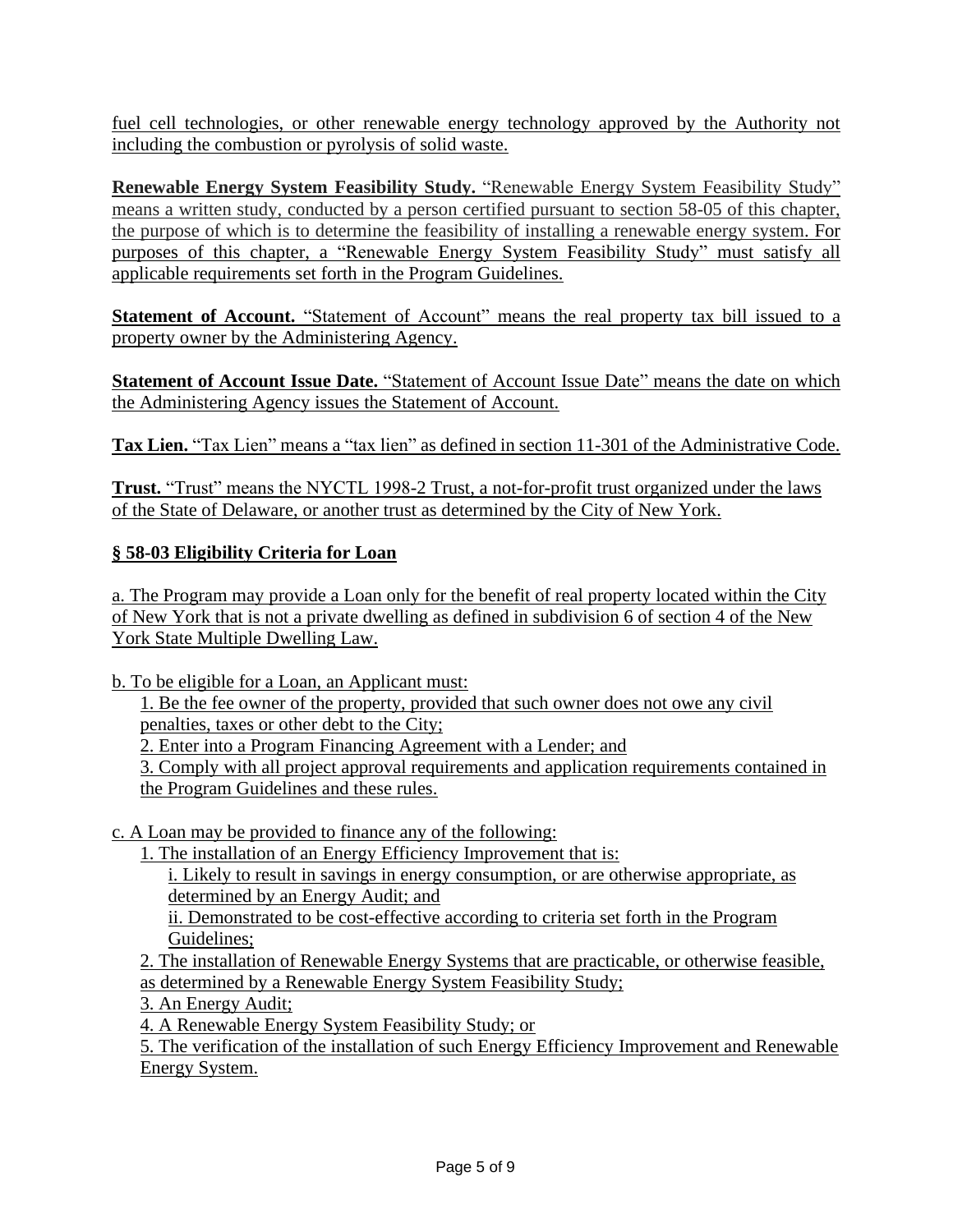d. The Administrator, on behalf of OLTPS, will determine that an Applicant is eligible for a Loan, pursuant to subdivision b of this section, and that an Applicant seeks a Loan for one of the purposes described in subdivision c of this section. The Administering Agency shall not be responsible for determining eligibility of Applicants or for approving Loans.

# **§ 58-04 Criteria for Energy Audit Providers**

a. An Energy Audit must be performed by a person who meets the criteria set forth in subdivision b of this section.

b. To perform an Energy Audit, a person must be certified by:

1. The Authority; or

2. A certifying entity approved by the Authority for purposes of Article 5-L of the General Municipal Law.

c. The procedures required for receiving certification to perform an Energy Audit are set forth in the Program Guidelines.

d. The determination of certification of Energy Audit providers pursuant to this section will be made by the Administrator, on behalf of OLTPS. The Administering Agency shall not be responsible for certification of providers of Energy Audits.

# **§ 58-05 Criteria for Feasibility Study Providers**

a. A Renewable Energy System Feasibility Study must be performed by a person that meets the criteria set forth in subdivision b of this section.

b. To perform an Energy System Feasibility Study, a person must be certified by:

1. The Authority; or

2. A certifying entity approved by the Authority for purposes of Article 5-L of the General Municipal Law.

c. The procedures required for receiving certification to perform an Energy System Feasibility Study are set forth in the Program Guidelines.

d. The determination of certification of Energy System Feasibility Study providers pursuant to this section will be made by the Administrator, on behalf of OLTPS. The Administering Agency shall not be responsible for certification of providers of Energy System Feasibility Studies.

## **§ 58-06 Terms and Conditions for the Collection and Remittance of Loan Payments by the Administering Agency**

a. Simultaneous with the execution of a Program Financing Agreement for a Loan, the Lender and the Borrower shall become a party to a Collection Agreement.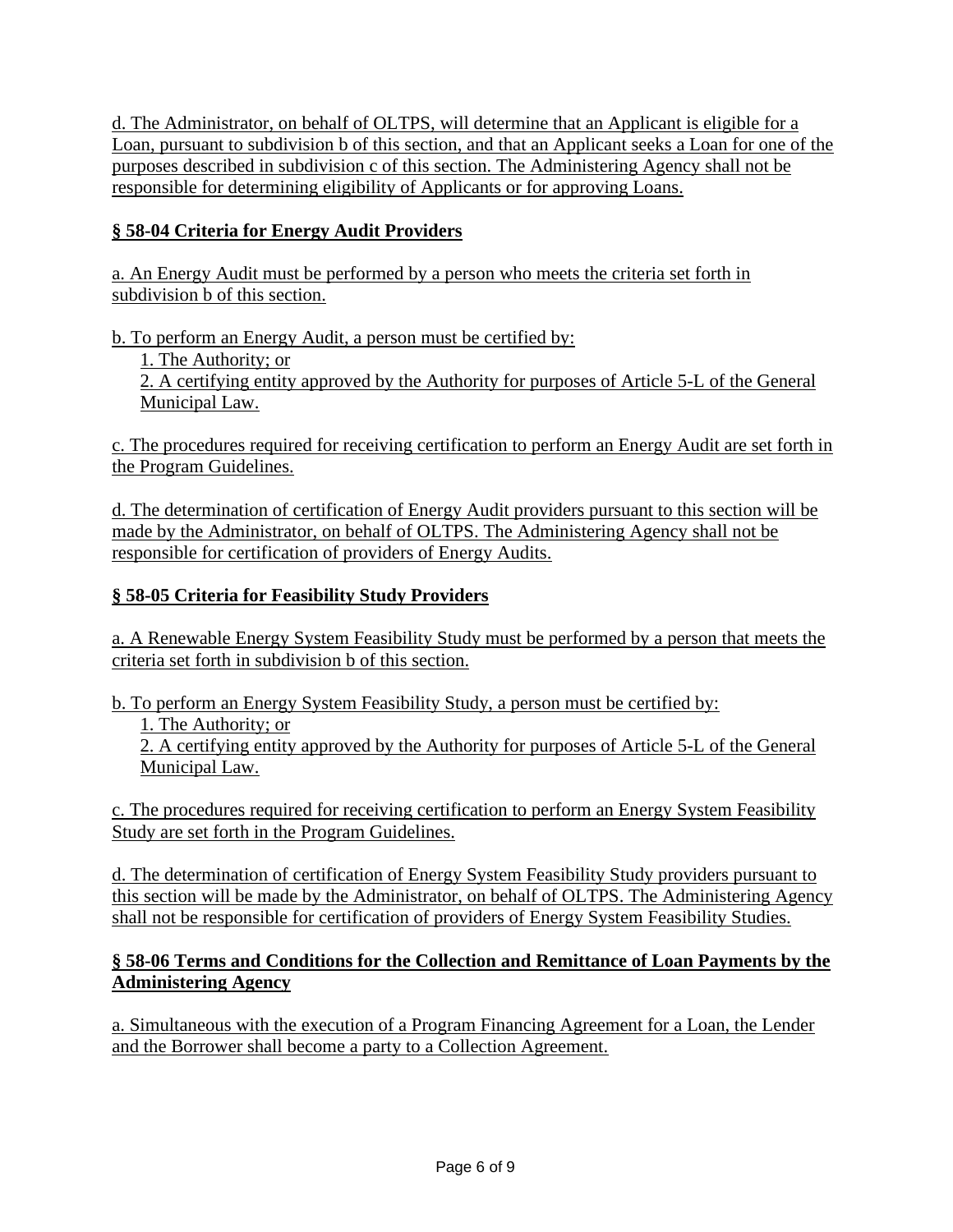b. The Administrator will provide written notice to the Administering Agency when a Program Financing Agreement has been executed. No later than either 30 days after such written notice or 15 days prior to the Statement of Account Issue Date following such written notice, whichever is earlier, the Administrator will provide to the Administering Agency a Payment Report for the property benefited by such Loan. Following receipt of such Payment Report, the Administering Agency will list any Program Charge as a clearly identified line item on the next issued Statement of Account for such property. Thereafter, no later than 15 days prior to each subsequent Statement of Account Issue Date, the Administrator will further provide to the Administering Agency a Payment Report for such property. Following receipt of each such Payment Report, the Administering Agency will list any Program Charge as a clearly identified line item on the next issued Statement of Account for such property.

c. Upon execution of the Program Financing Agreement and the Collection Agreement, a written notice shall be recorded in the records of the Office of the City Register or the Richmond County Clerk's Office as notice that the property is subject to the Loan.

d. The Lender is the owner of the PACE Loan Lien. The Lender or subsequent holder of such PACE Loan Lien may enforce the PACE Loan Lien pursuant to all applicable provisions of law, including article 13 of the New York State Real Property Actions and Proceedings Law.

e. The City will collect each Program Charge in the same manner that it collects each City Charge, including, but not limited to, with respect to:

1. The payment due date as provided pursuant to section 1519-a of the New York City Charter, except that a Program Charge shall not be eligible for any discount for early payment pursuant to such section; and

2. Any penalties, fees, remedies and liens provided by state and local law.

f. The Administering Agency will segregate any amount collected as payment for a Program Charge from City funds and will deposit such amount into a separate account for which the Administrator or its trustee is identified as the beneficial owner.

g. In accordance with the Administration Agreement, the Administering Agency will transmit to the Administrator or its designated trustee any amount collected as payment for a Program Charge within a calendar month no later than 15 business days after the last day of such month and will simultaneously provide to the Administrator a report detailing the amount collected for any Program Charge listed on the Payment Report.

h. In the absence of an Administration Agreement, the Administering Agency will transmit any amount collected for a Program Charge to the applicable Lender.

i. Any partial payment of a City Charge or a Program Charge listed on the Statement of Account shall be allocated to payment of City Charges and any interest or penalties thereon until such City Charges are paid in full, before any amount of such partial payment shall be allocated to any Program Charge.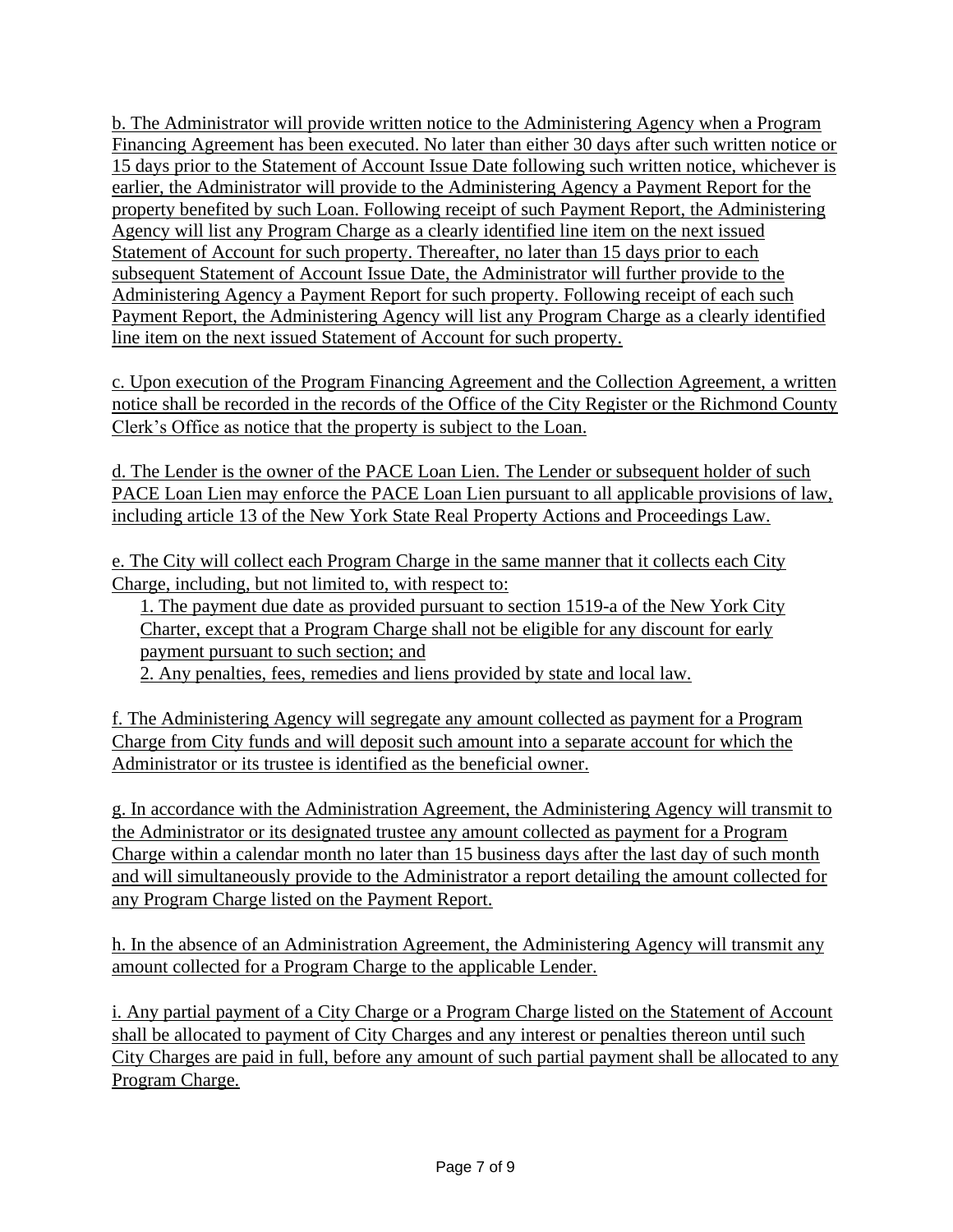# **§58-07 Collection of Unpaid Program Charges**

a. If a Program Charge is not paid when due, such Program Charge shall constitute a PACE Charge Lien on the subject property subject to the provisions of chapter 3 and chapter 4 of title 11 of the Administrative Code and other related provisions of the Charter and Administrative Code, provided however that such PACE Charge Lien shall not be eligible to be repaid pursuant to an installment agreement, including an installment agreement as described in sections 11-322 and 11-322.1 of the Administrative Code and in chapter 40 of title 19 of the Rules of the City of New York.

b. A PACE Charge Lien shall be eligible to be sold or transferred pursuant to section 11-319 only when a Tax Lien is also eligible to be sold pursuant to such section.

c. Any PACE Charge Lien sold or transferred to the Trust in a tax lien sale pursuant to section 11-319 of the Administrative Code shall be recorded as such.

d. A PACE Charge Lien shall have priority over all other liens and encumbrances on the subject property except for the lien of City Charges.

e. The Lender is the owner of a PACE Charge Lien. Notwithstanding any provision of law, the Lender or subsequent holder of a PACE Charge Lien may enforce such PACE Charge Lien pursuant to all applicable provisions of law, including article 13 of the New York State Real Property Actions and Proceedings Law.

f. A PACE Charge Lien shall be subject to all other terms and conditions set forth in the Program Guidelines and Program Documents. The collection and remittance of the proceeds resulting from any PACE Charge Lien sold or transferred to the Trust shall be subject to the provisions of the Master Transfer and Remittance Agreement.

# **§ 58-08 Project Reporting**

a. A property owner shall provide the Administrator with the annual measurement and verification data for the subject property as required in the Program Guidelines.

b. A Lender shall report on the performance of Energy Efficiency Improvements and Renewable Energy Systems installed using a Loan as required in the Program Guidelines.

c. The Administrator shall provide any Program reports, including an annual report, to the Administering Agency, as required in the Program Documents.

# **§ 58-09 Loan Reporting and Filing Requirements**